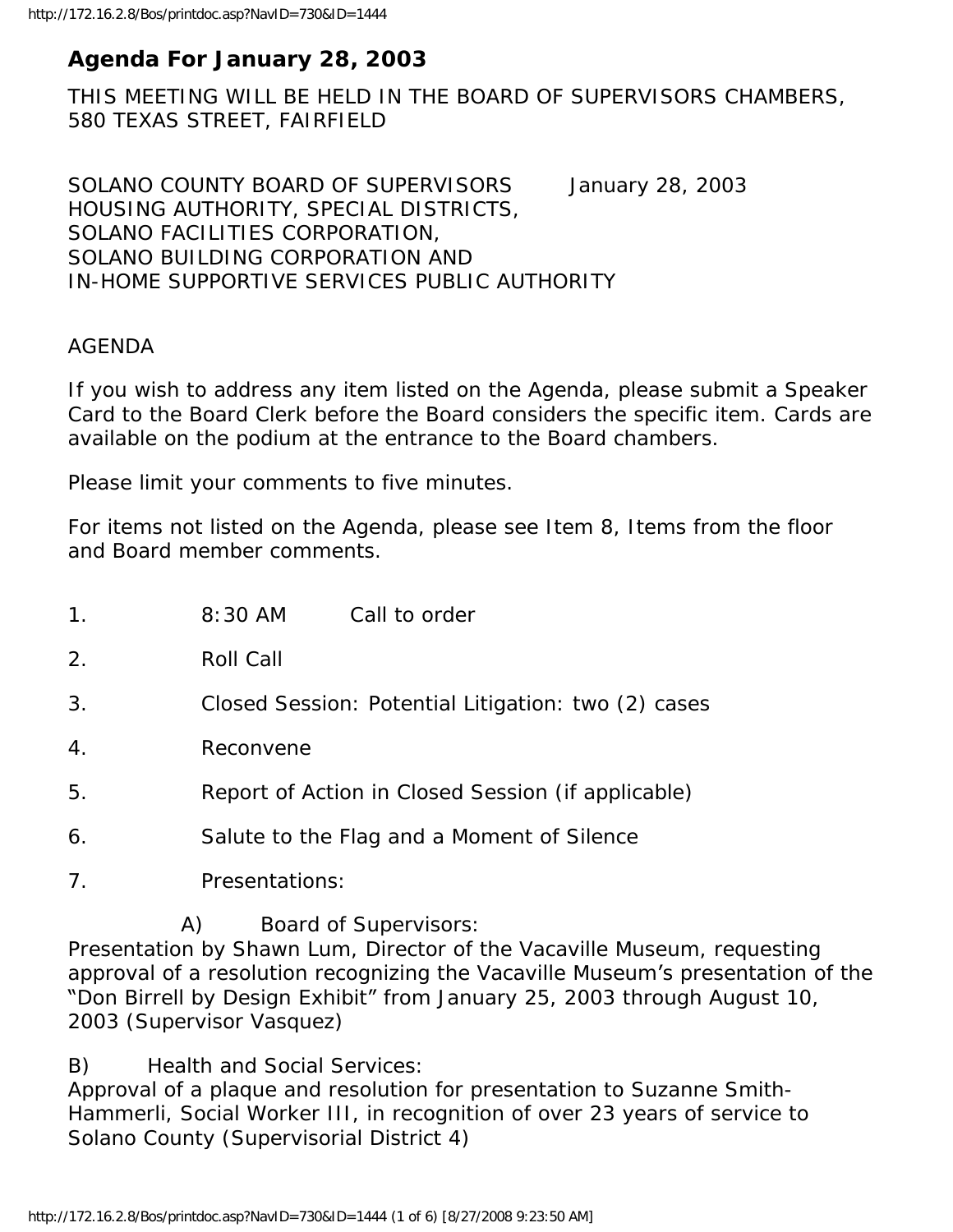C) Health and Social Services:

Approval of a resolution and plaque for presentation to Lisa Hassey-Sturge, Social Worker III, for over 24 years of service to Solano County (resides out of county)

### D) Sheriff/Coroner:

Approval of a resolution and plaque for presentation to Michael E. Harris, Senior Dispatcher, in recognition of over 25 years of service to Solano County (resides out of county)

8. Items from the floor and Board member comments

This is your opportunity to address the Board on a matter not listed on the Agenda, but it must be within the subject matter jurisdiction of the Board. Please submit a Speaker Card before the first speaker is called and limit your comments to five minutes.

- 9. Additions to or Deletions from the Agenda
- 10. Approval of the Agenda
- 11. Approval of Consent Calendar

The Board considers all matters listed under the Consent Calendar to be routine and will adopt them in one motion. There will be no discussion on these items before the Board votes on the motion unless Board members request specific items be discussed and/or removed from the Consent Calendar.

12. Public Comment on Consent Calendar

Each speaker shall have 5 minutes to address all items on the Consent Calendar.

## CONSENT CALENDAR

## GENERAL GOVERNMENT

13. Clerk of the Board of Supervisors:

Approval of Minutes: Board of Supervisors January 7, 2003; Rural North Vacaville Water District January 7, 2003; Solano County Facilities Corporation January 7, 2003; Solano County Building Corporation January 7, 2003

14. County Administrator:

A) Approval of an agreement with David Turch and Associates to provide Federal Legislative/Executive Branch advisory, counsel and advocacy services for Solano County for the period February 1, 2003 through September 30, 2004 in the amount of \$6,000 per month and \$72,000 on an annualized basis B) Approval of a resolution designating the Solano County Arts Council as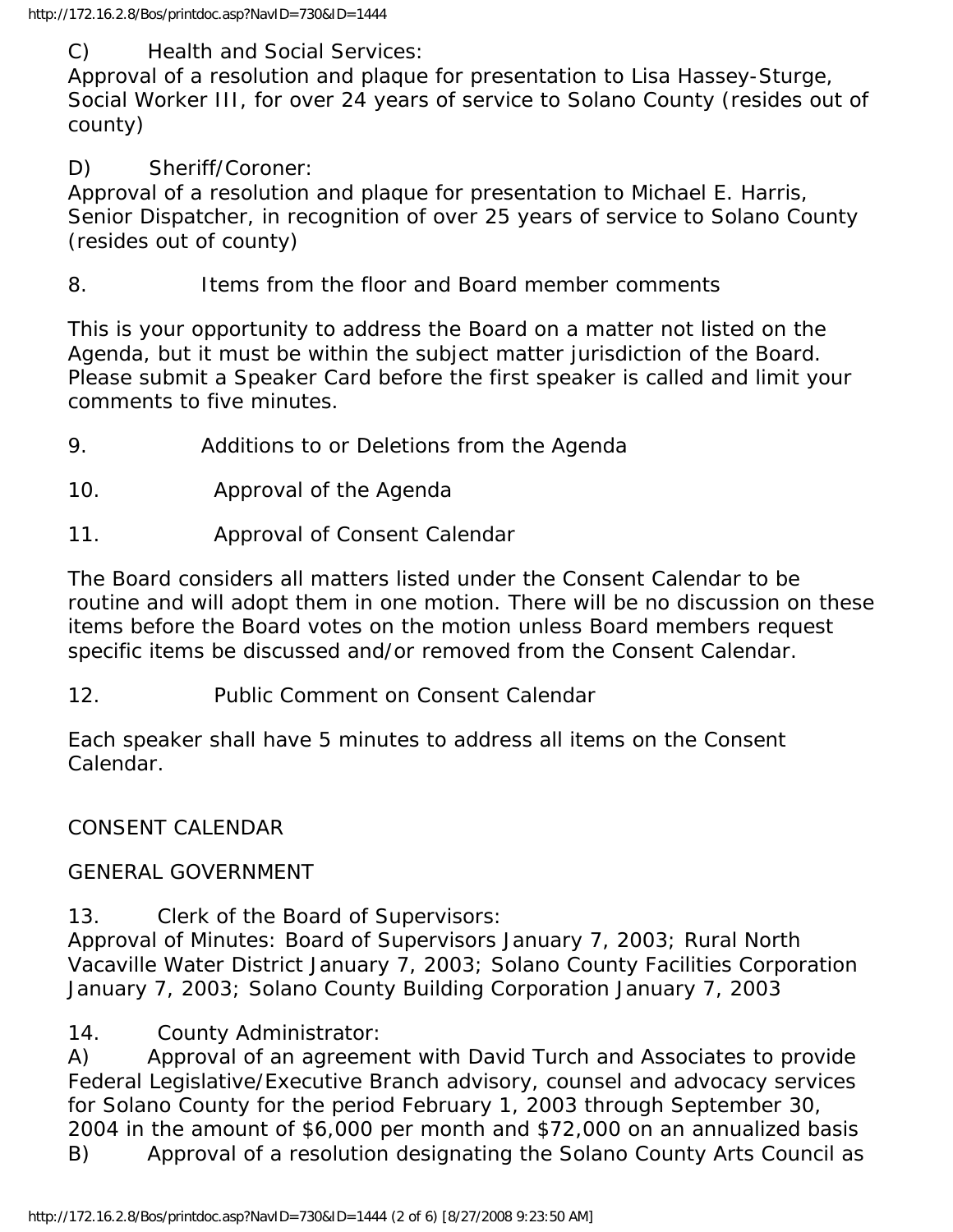the County's local partner for the California Arts Council for the 2003/04 Grant Year; authorize the Solano County Arts Council to submit an application and execute a grant if awarded by the California Arts Council

C) Second reading for adoption of an ordinance adding Article VI and Sections 2-300 to 2-306 to Chapter 2 of the Solano County Code, relating to the disclosure of confidential consumer information by financial institutions

15. General Services:

A) Approval of an agreement with the U.S. House of Representatives authorizing Congressman George Miller to rent 150 square feet of office space that the County leases at 1410 Georgia Street, Vallejo, from February 1, 2003 through January 31, 2004 at total rent cost of \$1,524 (revenue agreement) B) Approval of lease negotiations with the State Department of Transportation to utilize tower space on the County's radio tower at Southhampton Reservoir (R-13); authorize the County Administrator to sign the lease agreement (estimated revenue under negotiation of \$9,000 to \$18,000 annually)

16. Treasurer/Tax Collector/County Clerk:

Accept the Solano County Treasurer's Quarterly Report for the period of October 1, 2002 through December 31, 2002

17. Human Resources:

Adoption of a resolution amending the Allocation List in the Assessor/ Recorder Department to delete 1.0 FTE Micrographics Imaging Technician and add 1.0 FTE Office Assistant II (department will absorb increased cost of \$2,453 for FY2002/03)

# HEALTH AND SOCIAL SERVICES

18. Health and Social Services:

Approval of an agreement with Youth and Family Services, Inc. in the amount of \$90,000 for the period of January 1, 2003 through September 30, 2003 to provide Substance Abuse Drug Medi-Cal Day Treatment services to Solano County adolescents (funded through Drug Medi-Cal reimbursement – no County funding required)

## CRIMINAL JUSTICE

19. District Attorney:

A) Approval of an amendment to the Allocation List extending the expiration date of 1.0 FTE Limited Term Deputy District Attorney from June 30, 2003 through September 30, 2003 (funded with federal revenue)

B) Approval of an amendment to the Allocation List to add 1.0 FTE Limited Term Investigative Assistant through June 30, 2004 for the North Bay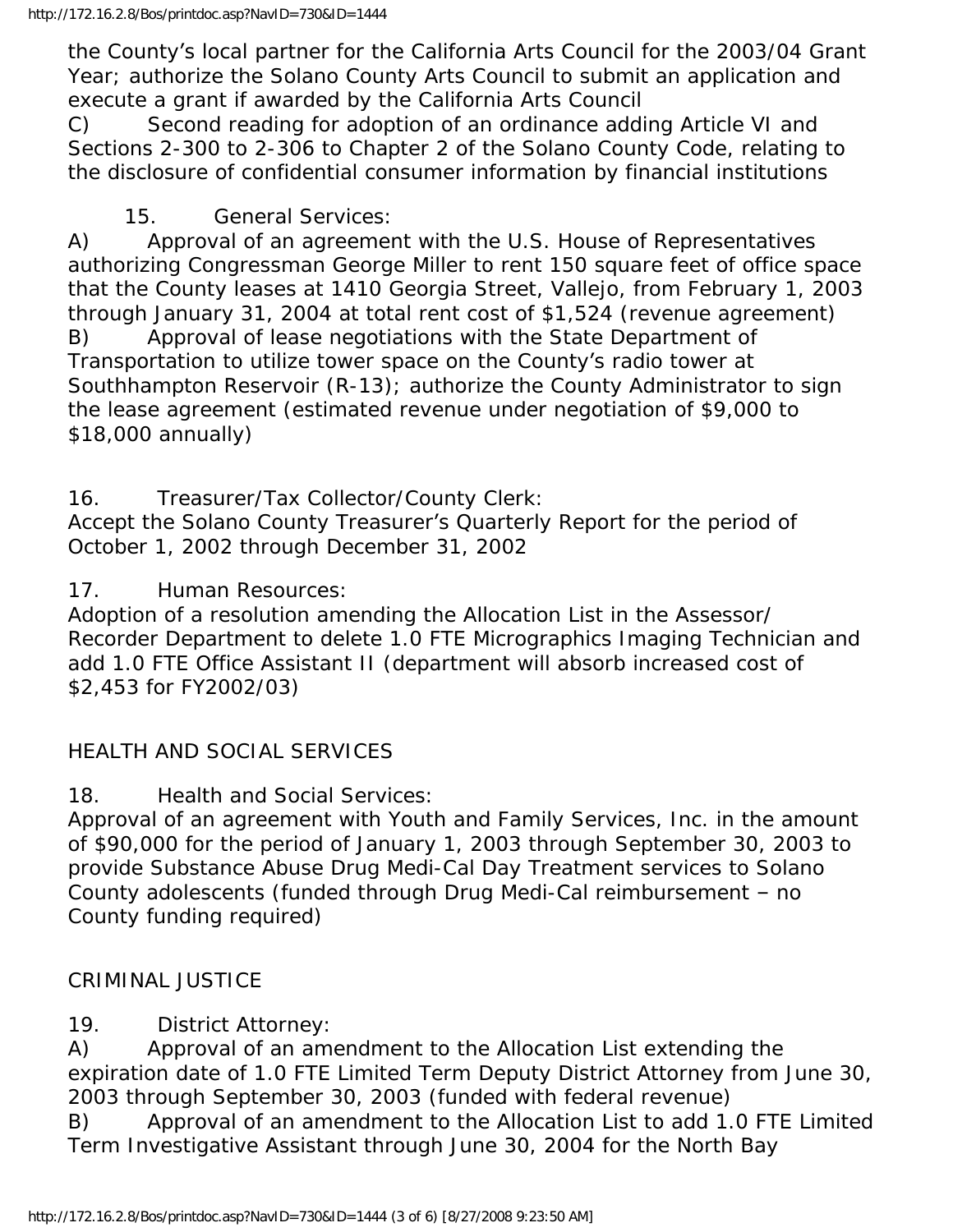Computer Crimes Task Force; approval of an appropriation transfer of Unanticipated Revenue in the amount of \$28,844 from the Office of Criminal Justice Planning to fund the Limited Term position through June 30, 2003 (4/5 vote required)

C) Approval of an amendment to the Allocation List to add 1.0 FTE Limited Term Attorney I-IV through June 30, 2004 for expansion of the Automobile Insurance Fraud Program; approval of an appropriation transfer of Unanticipated Revenue in the amount of \$59,650 from the State Department of Insurance to fund salary and expenses of the Limited Term position through June 30, 2003 (4/5 vote required)

20. Sheriff/Coroner:

Approval of an amendment to the service contract with National Medical Registry, Inc. increasing the total annual compensation from \$119,000 to \$204,000 for the provision of physician and psychiatrist services to inmates incarcerated in County detention facilities for the period of July 1, 2002 through June 30, 2003 (no General Fund impact)

### LAND USE/TRANSPORTATION

21. Transportation:

A) Adoption of a resolution rescinding Traffic Order Number 211 and approving Traffic Order Number 382 establishing a 30 mph speed limit on Elizabeth Road (Vacaville area)

B) Adoption of a resolution rescinding the portion of Traffic Order Number 107 which established a stop sign on Meridian Road at the intersection with McCrory Road (became private property on December 10, 2002 -Vacaville area)

22. Environmental Management:

Adoption of a resolution making findings under Section 51292 of the California Government Code (Williamson Act) for Solano County Agricultural Preserve Contract 1008 in connection with the County and the City of Fairfield purchase of a portion of the Wilcox Ranch to provide notice to the Department of **Conservation** 

OTHER: None

SPECIAL DISTRICTS GOVERNED BY THE BOARD OF SUPERVISORS:

In-Home Supportive Services Public Authority

23. Health and Social Services:

Approval of a resolution authorizing the Solano County In-Home Supportive Services (IHSS) Public Authority to receive summary criminal information from the State Department of Justice on applicants to the Public Authority Provider Registry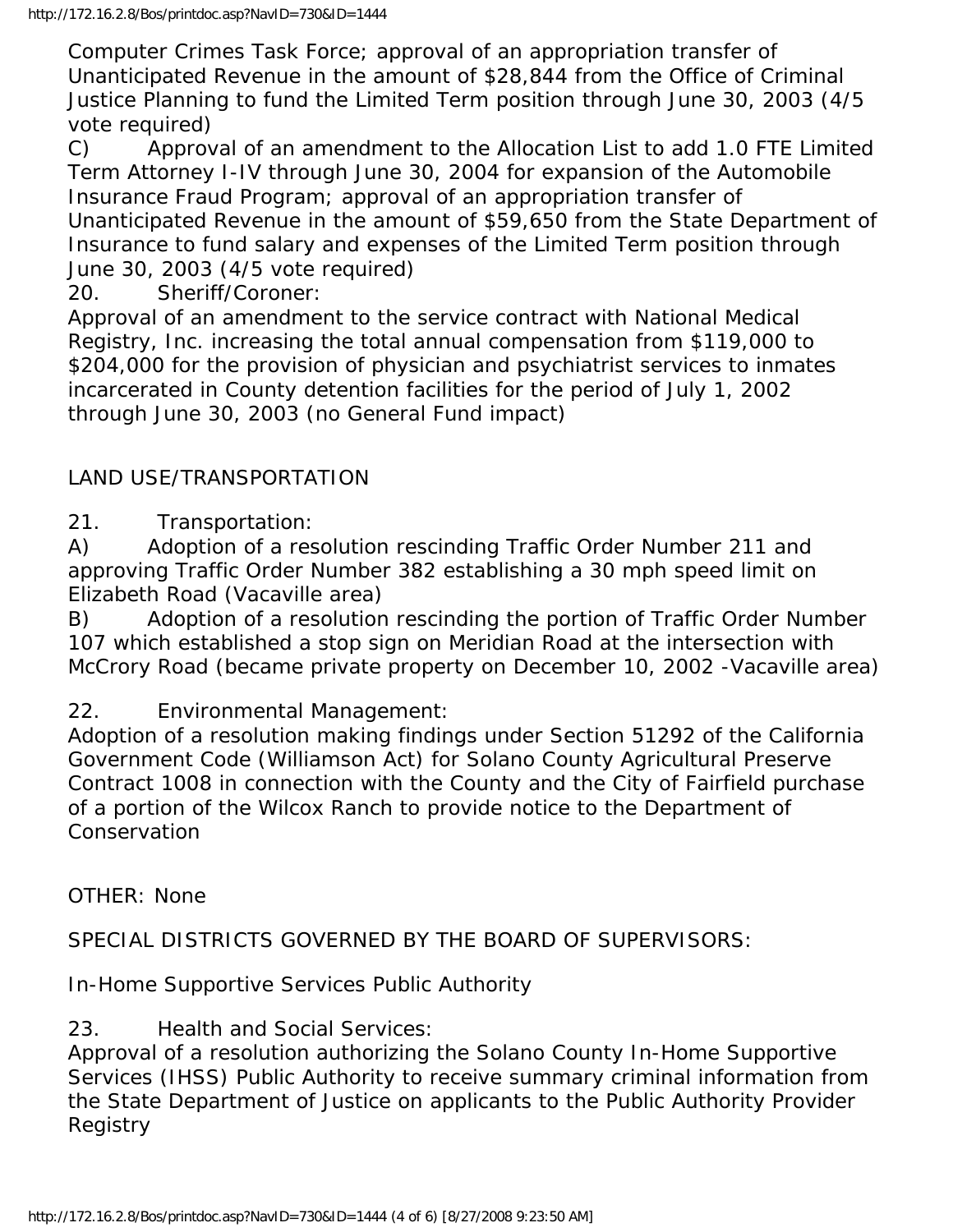### SCHEDULED CALENDAR

24. Rescheduled Consent Items: (Items pulled from Consent Calendar above)

 $(A)$   $E)$ 

- $(B)$   $F)$
- $(C)$   $G)$
- $D)$  H)

GENERAL GOVERNMENT

10:00 A.M.

25. County Administrator:

A) Receive an oral report from the County's Legislative Advocate concerning the Governor's proposed 2003-04 State Budget; consider a resolution to oppose the Governor's proposal to eliminate the vehicle license fee (VLF) backfill

B) Presentation of the 2002 Solano County Annual Report

26. County Counsel:

Consider designation of the Assessor/Recorder as Solano County's authorized representative for the Williamson Act Open Space Subvention Program; authorize the addition of language in future Williamson Act contracts declaring the contract null and void in the event the State eliminates Subventions funding

27. General Services:

A) Conduct a noticed/published hearing to consider adoption of new and revised fees for animal care services; adoption of a resolution authorizing enactment of the new fee schedule for animal care services effective March 1, 2003

B) Receive a presentation of the North County Facilities Master Plan and provide input to staff for consideration as the Plan is finalized

HEALTH AND SOCIAL SERVICES: None

CRIMINAL JUSTICE: None

LAND USE/TRANSPORTATION: None

OTHER:

28. Library:

Consider approval to rename the Fairfield-Suisun Community Library Headquarters building to the Fairfield Civic Center Library

#### MISCELLANEOUS ITEMS